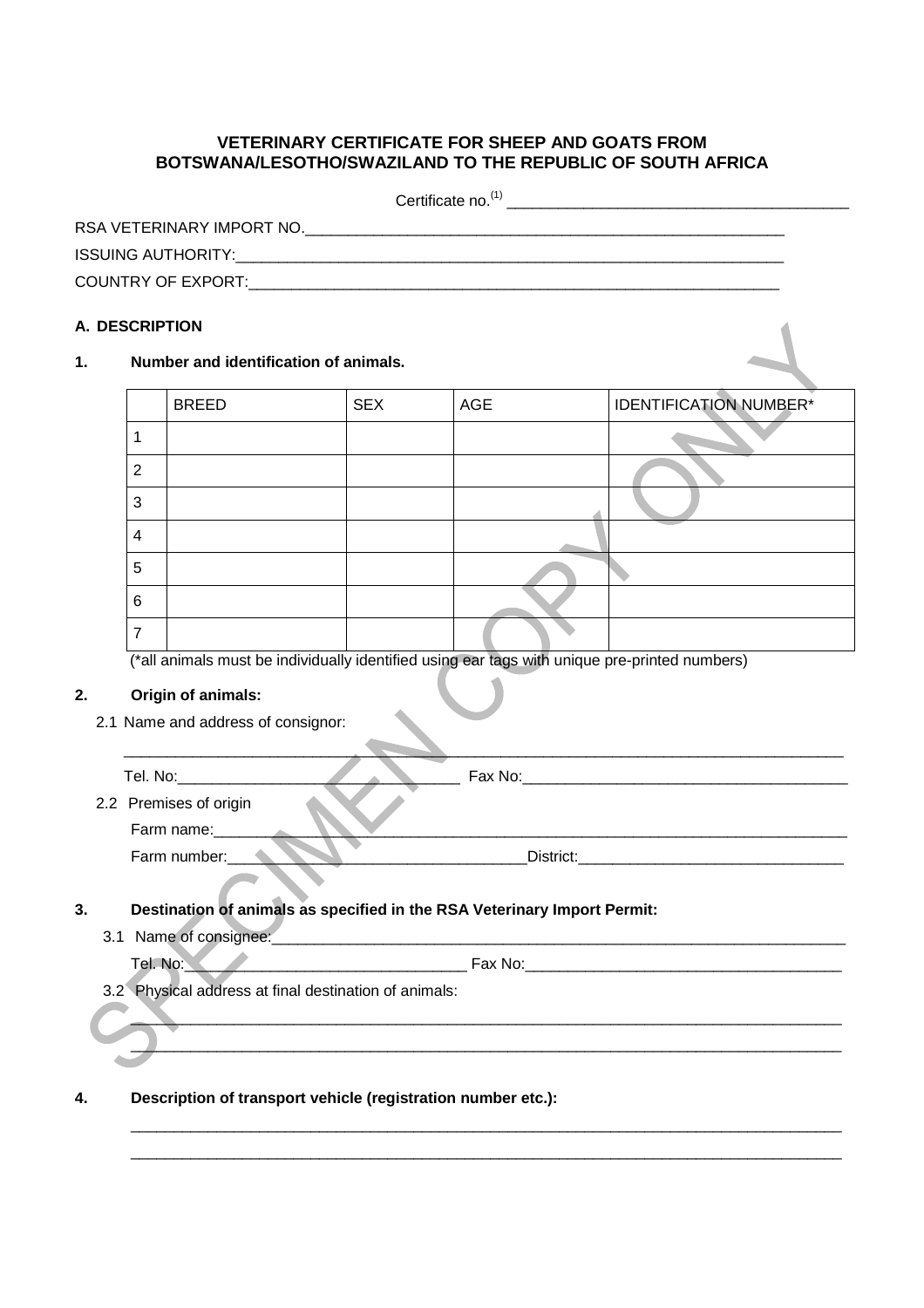Certificate no. (1) \_\_\_\_\_\_\_\_\_\_\_\_\_\_\_\_\_\_\_\_\_\_\_\_\_\_\_\_\_\_\_\_\_\_\_\_\_\_\_\_

#### **B. HEALTH ATTESTATION**

an official veterinarian, authorised thereto by the Veterinary Authority of hereby certify that the following conditions have been complied with:

- 1. The country/zone of origin is regarded as free from Caprine Arthritis Encephalitis, Contagious Caprine Pleuropneumonia, Maedi-Visna, Peste-Des-Petits Ruminants, Scrapie, Sheep and Goat Pox and vaccination is not practised for these diseases.
- 2. The animals described above originate from:
	- a. an area which is not under any veterinary restriction for any notifiable diseases that sheep and goats are susceptible to;
	- b. an area/zone where no cases of Foot and Mouth disease were reported for at least the past six months, is not under any restrictions due to Foot and Mouth disease; and is recognised by the OIE as free from Foot and Mouth disease without vaccination;
	- c. premises where no African buffalo are kept;
	- d. herds/flocks which are healthy and to the best of my knowledge clinically free from Johne's disease and where no vaccination for Johne's disease is practised , Maedi-Visna, *Brucella ovis, Brucella melitensis* and Tuberculosis.
- 3. The individual animals:
	- a. have been kept in pre-export isolation in the period of preparation for export and have not been exposed to infection to which they are susceptible during this period;
	- b. have been individually identified prior to testing, using ear tags with pre-printed numbers and such identification is reflected on all test results;
	- c. have passed with negative results within 30 days prior to departure for South Africa (**all laboratory test results must be attached**):

i. a rose bengal plate agglutination test and a compliment fixation test for *Brucella melitensis* Date of laboratory result:

ii. as far as breeding ovine rams are concerned: a compliment fixation test for *Brucella ovis*

a. Date of laboratory result:\_\_\_\_\_\_\_\_\_\_\_\_\_\_\_\_\_\_\_\_\_\_\_\_\_\_\_\_\_\_\_\_\_;

have never been vaccinated against Foot- and- Mouth disease;

Showed no clinical signs of Anthrax on the day of shipment and were kept for the 20 days prior to shipment in an area where no case of Anthrax was officially declared during that period.

- f. in the case of **sheep**:
	- i. were treated with an effective injectable anti-sheep scab drug OR dipped with a registered antisheep scab dip under veterinary supervision, within the period of preparation for export:
		- a. Date of treatment:
		- $b.$  Drug(s) used:
- g. have been treated for internal parasites (cestodes, trematodes and nematodes) and external parasites (lice, mites and ticks) with a registered effective remedy(ies) within 72 hours prior to departure: